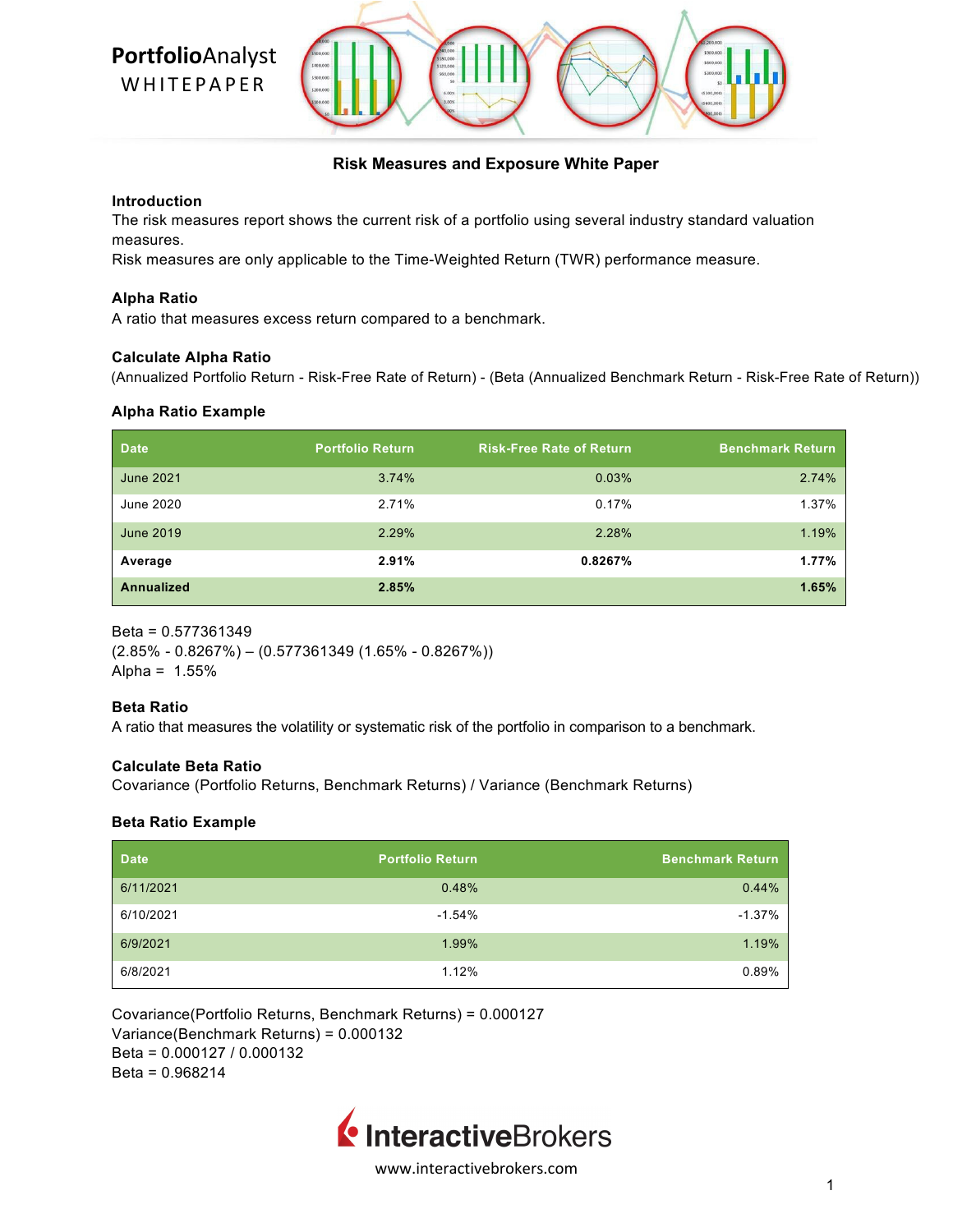# **Portfolio**Analyst

WHITEPAPER



# **Calmar Ratio**

A ratio used to determine return versus drawdown risk.

# **Calculate Calmar Ratio**

Average Compound Annual Growth Rate / Maximum Drawdown

# **Calmar Ratio Example**

| <b>Date</b>         | <b>Compound Annual Growth Rate</b> | <b>Max Drawdown</b> |
|---------------------|------------------------------------|---------------------|
| June 2021           | 1.52%                              | 0.72%               |
| June 2020           | $-0.39%$                           | $-1.09%$            |
| <b>June 2019</b>    | 1.01%                              | 1.11%               |
| June 2018           | 2.12%                              | $-0.94%$            |
| Average             | 1.07%                              |                     |
| <b>Max Drawdown</b> |                                    | $1.09\%$            |

 $1.07 / 1.09 = 0.98$ 

# **Correlation**

A statistical figure that measures the interdependence between the range of returns for a specified benchmark(s) and your portfolio. A positive correlation exemplifies a strong relationship whereas a negative correlation exemplifies a weak relationship.

# **Calculate Correlation**

Covariance / Product of Standard Deviations

| Where:                                |                                                                         |
|---------------------------------------|-------------------------------------------------------------------------|
| A                                     | List of deviations from the mean for each accountreturn per day         |
| в                                     | List of deviations from the mean for each givenbenchmark return per day |
| Covariance                            | (SUMMATION (A~X~+ B~X~)) / (Number of Account Returns - 1)              |
| <b>Product of Standard Deviations</b> | Account Standard Deviation X Given Benchmark Standard Deviation         |

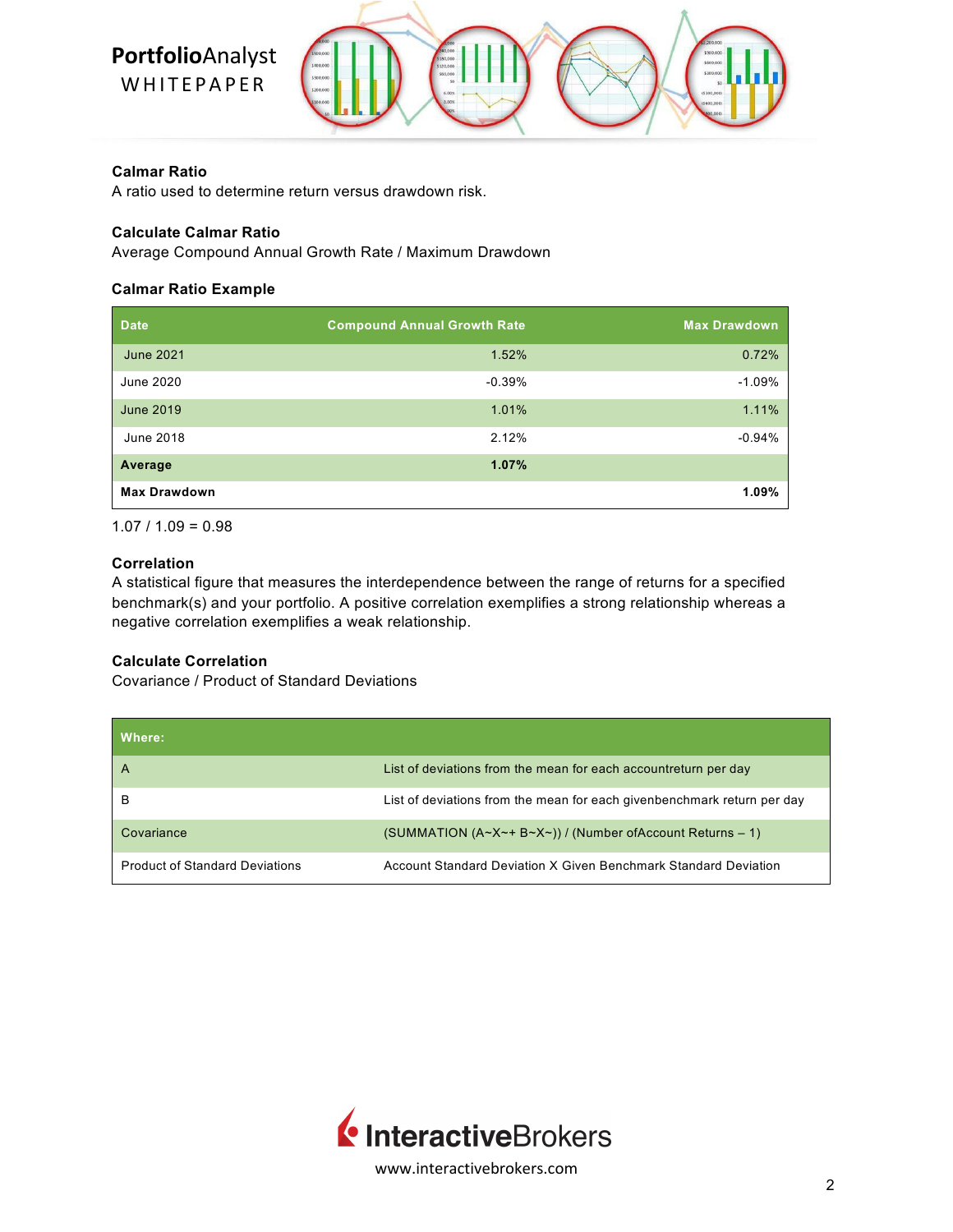# **Portfolio**Analyst

**WHITEPAPER** 



# **Correlation Example**

| <b>Date</b>                                                | <b>AccountReturn</b> | <b>Benchmark</b><br><b>Return</b> | <b>Account</b><br><b>Deviation</b><br>from Mean | <b>Benchmark</b><br><b>Deviation</b><br>from Mean | <b>Account</b><br><b>Deviation from</b><br><b>Mean Squared</b> | <b>Benchmark</b><br><b>Deviation</b><br>from Mean<br><b>Squared</b> |
|------------------------------------------------------------|----------------------|-----------------------------------|-------------------------------------------------|---------------------------------------------------|----------------------------------------------------------------|---------------------------------------------------------------------|
| 9/25/2017                                                  | $-008800$            | $-0.002200$                       | $-0.009700$                                     | $-0.003620$                                       | .000094                                                        | 0.000013                                                            |
| 9/26/2017                                                  | .000100              | 0.000100                          | $-0.000800$                                     | $-0.001320$                                       | 0.000001                                                       | 0.000002                                                            |
| 9/27/2017                                                  | .008100              | 0.004100                          | $-0.007200$                                     | 0.002680                                          | 0.000052                                                       | 0.000007                                                            |
| 9/28/2017                                                  | .001100              | 0.001400                          | 0.000200                                        | $-0.000020$                                       | 0.000000                                                       | 0.000000                                                            |
| 9/29/2017                                                  | .004000              | 0.003700                          | 0.003100                                        | 0.002280                                          | 0.000010                                                       | 0.000005                                                            |
| <b>Mean Return</b>                                         | 0.000900             | 0.001420                          |                                                 |                                                   |                                                                |                                                                     |
| Sum of the<br><b>Deviation from</b><br><b>Mean Squared</b> | 0.000156             | 0.000027                          |                                                 |                                                   |                                                                |                                                                     |
| Variance                                                   | 0.000039             | 0.000007                          |                                                 |                                                   |                                                                |                                                                     |
| <b>Standard</b><br><b>Deviation</b>                        | 0.006249             | 0.002609                          |                                                 |                                                   |                                                                |                                                                     |

 $0.00001563 / 0.00001630 = 0.96$ 

# **Distribution of Returns**

The range of return percentage of each day, month, or quarter in the specified time period and the number of times the return performance fell within that range for the entire period.

# **Downside Deviation**

The standard deviation for all negative returns in your portfolio in the specific time period.

# **Information Ratio**

A ratio that calculates the risk-adjusted returns of a portfolio relative to a benchmark.

# **Calculate Information Ratio**

(Portfolio Return - Benchmark Return) / Tracking Error

# **Information Ratio Example**

| Date             | <b>Portfolio Return</b> | <b>Benchmark Return</b> | <b>Difference</b> |
|------------------|-------------------------|-------------------------|-------------------|
| <b>June 2021</b> | 2.14%                   | 1.74%                   | 0.40%             |
| <b>June 2020</b> | 1.98%                   | 1.27%                   | 0.71%             |
| <b>June 2019</b> | 0.74%                   | 1.12%                   | $-0.38%$          |
| Average          | 1.62%                   | 1.38%                   | 0.24%             |

Standard Deviation (Tracking Error) = 0.005616345 Information Ratio = (1.62% - 1.38%) / 0.005616345 Information Ratio = 0.433259219

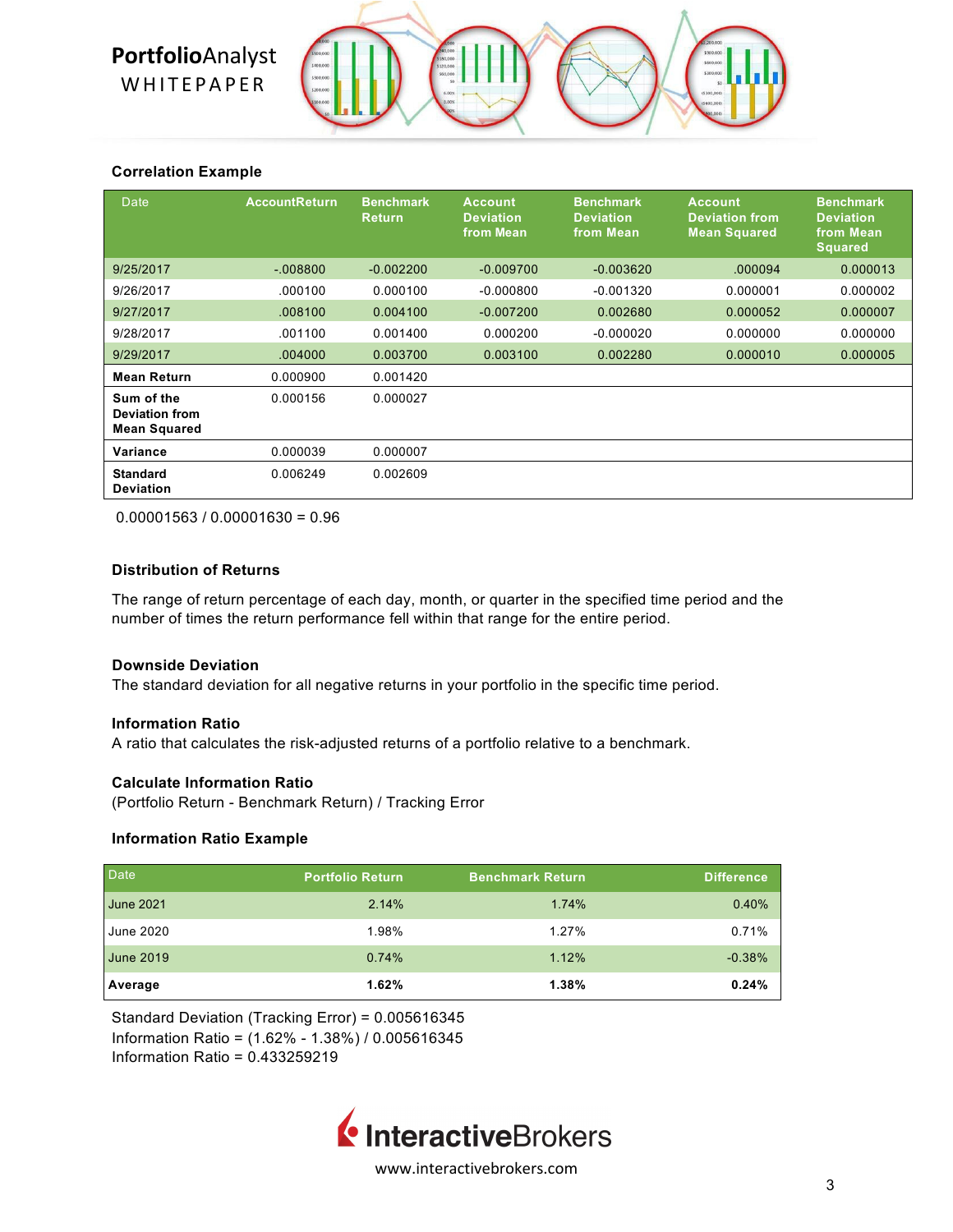

# **Max Drawdown**

The largest cumulative percentage decline in the Net Asset Value of your portfolio from the highest peak value to the lowest or trough value after the peak.

### **Calculate Max Drawdown**

[(VAMI or (1000 X (1 + Return)) / (Maximum VAMI During Given Time Period) -1]

### **Notes:**

• The Max Drawdown is reflected as a positive number.

### **Max Drawdown Example**

| Date                | <b>TWR</b> | <b>VAMI</b> | <b>Max Drawdown</b> |
|---------------------|------------|-------------|---------------------|
|                     |            | 1000        |                     |
| 4/4/2018            | 0.69%      | 1006.90     | .69%                |
| 4/3/2018            | $-0.15%$   | 1005.39     | $-15%$              |
| 4/2/2018            | .012%      | 1006.60     | $-0.03%$            |
| 4/1/2018            | 1.66%      | 1023.31     | 1.63%               |
| <b>Max Drawdown</b> |            |             | 0.15%               |

### **Mean Return**

The average time weighted return of your portfolio for a specified time period.

### **Negative Periods**

The number of occurrences of negative performance returns. For example, if you select a monthly report with 12 months, each month with a negative return would be a negative occurrence.

### **Peak-to-Valley**

The time period during which the max drawdown (largest cumulative percentage decline in the NAV) occurred. For example, if the highest NAV (peak) was on April 1<sup>st</sup> and the lowest NAV (valley) was on April  $5<sup>th</sup>$ , the Peak-to-Valley would be  $4/1 - 4/5$ .

# **Positive Periods**

The number of occurrences of positive performance returns. For example, if you select a monthly report with 12 months, each month with a positive return would be a positive occurrence.

### **Recovery**

The time it took for the NAV of your account to recover from the valley (lowest NAV) back to peak (highest NAV). For example, if the valley was on April 5<sup>th</sup> and your account NAV returned to peak on April  $6<sup>th</sup>$ , the recovery would be 1 day.

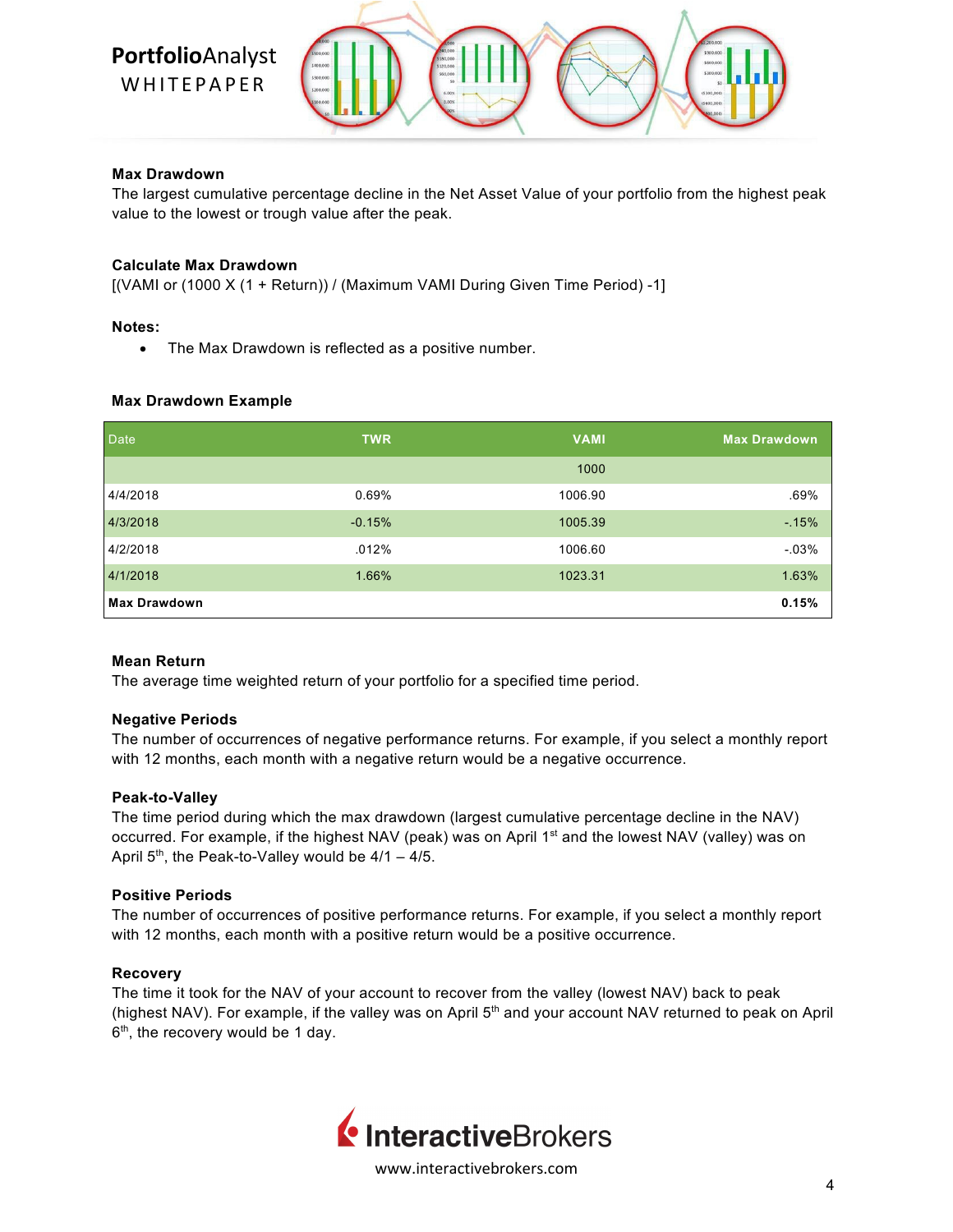

### **Notes:**

• If the account NAV has yet to recover back to peak, recovery will show ongoing in the Risk Analysis.

### **Sharpe Ratio**

A ratio that measures the excess return per unit of risk. The ratio is used to characterize how well the return compensated the account holder for the risk taken.

### **Calculate Sharpe Ratio**

[(Annualized Account Return – Annualized Risk-Free Rate) / Annualized Standard Deviation]

| Where:                        |                                |
|-------------------------------|--------------------------------|
| <b>Annualized Return</b>      | Average Return X n             |
| Annualized Standard Deviation | Standard Deviation $X\sqrt{n}$ |
| n                             | The period, ie. Daily = $360$  |

### **Notes:**

• The Risk-Free Rate is the US 3 Month Treasury Bill.

### **Sharpe Ratio Example**

Using  $n = 360$ :

```
If the average account return is .017677, the annualized account return is .017677 X 360 or 6.363723. If the 
standard deviation is .162357, the annualized standard deviation is .162357 X \sqrt{360} or 3.080508.
[(6.363723-1.37) / 3.080508] = 1.62
```
# **Sortino Ratio**

The ratio measures the risk adjusted return of the account. The ratio penalizes only those returns that fall below the required rate of return.

# **Calculate Sortino Ratio**

[(Annualized Excess Return / Annualized Downside Deviation)]

### **Notes:**

• The historical annual return including dividends since inception of the S&P 500 is used to calculate the downside deviation and the Sortino Ratio.

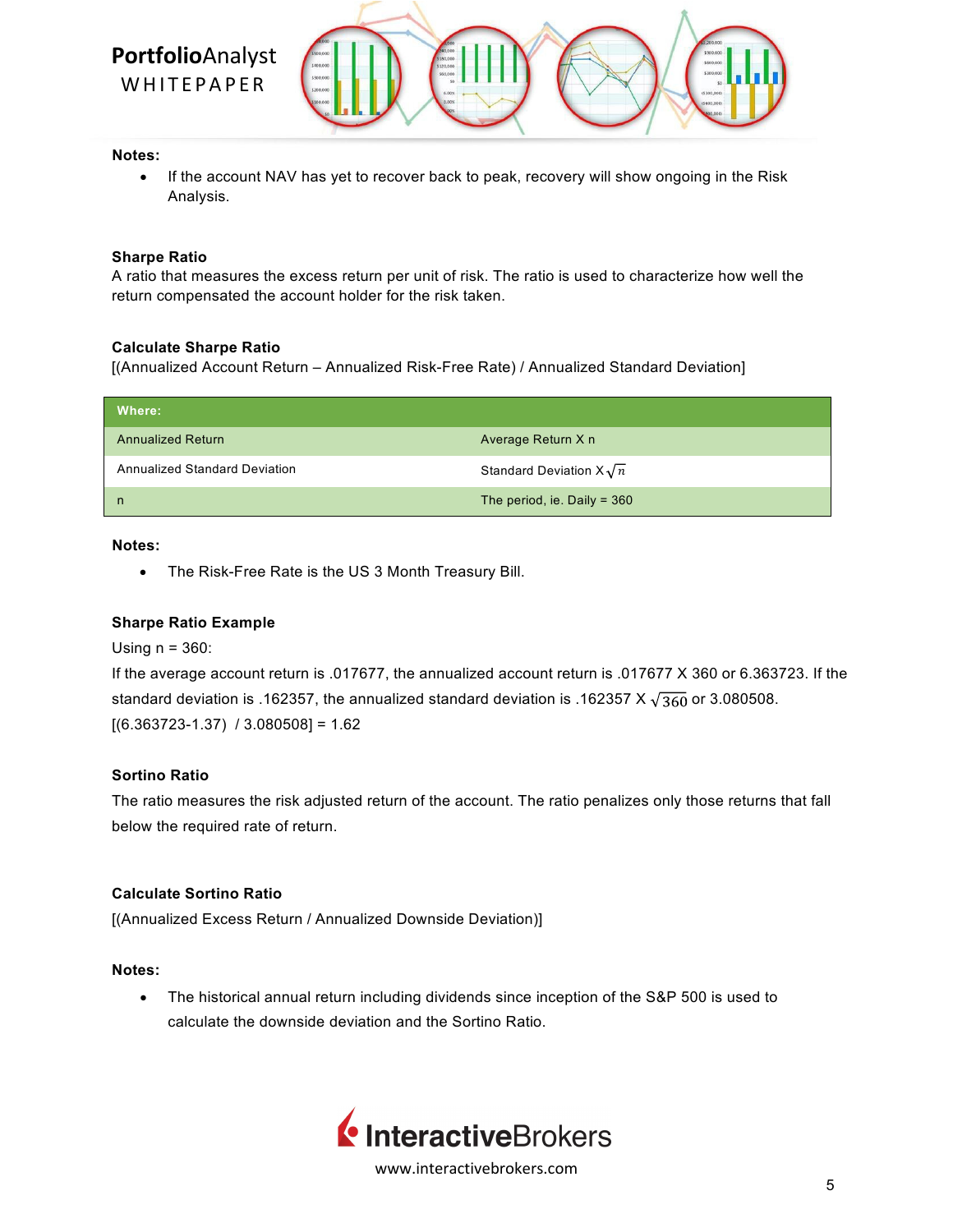

# **Sortino Ratio Example**

| <b>Date</b>   | <b>Account Return</b> | <b>Risk-Free Rate</b> | <b>Excess Return</b> |
|---------------|-----------------------|-----------------------|----------------------|
| January 2018  | 6.50%                 | 0.60%                 | 5.90%                |
| February 2018 | 1.56%                 | 0.60%                 | 0.96%                |
| March 2018    | $-15.49%$             | 0.60%                 | $-16.09%$            |
| April 2018    | 31.57%                | 0.60%                 | 30.97%               |
| Average       | 6.04%                 | 0.60%                 | 5.44%                |
| Annualized    |                       |                       | 6.52%                |

 $[(6.52\% / (10.00\% \times (\sqrt{12})] = 0.19$ 

# **Notes:**

- Downside deviation is the standard deviation of all negative returns within the specified time period. In the above example, the only negative account return was for March 2018.
- The number of values used in the given time period is less than the monthly period used to annualize excess return and downside deviation.

# **Standard Deviation**

A statistical measurement of variability. It shows how much variation or dispersion there is from the average.

# **Calculate Standard Deviation**

$$
\sigma = \sqrt{\frac{\Sigma(x - \bar{x})}{n}}^2
$$

| Where:.       |                                    |
|---------------|------------------------------------|
|               | Standard deviation of a sample     |
| $\Sigma$      | Sum of                             |
| $\mathcal{X}$ | Each value in the data set         |
| $\chi$        | Mean of all values in the data set |
|               | Number of values in the data set   |

# **Tracking Error**

A statistical figure that represents the deviations from the difference between returns of the portfolio and returns of the benchmark.

# **Calculate Tracking Error**

Standard Deviation X [(Portfolio Return Day 1 – Benchmark Return Day 1, (Portfolio Return Day 2 – Benchmark Return Day 2), etc.]

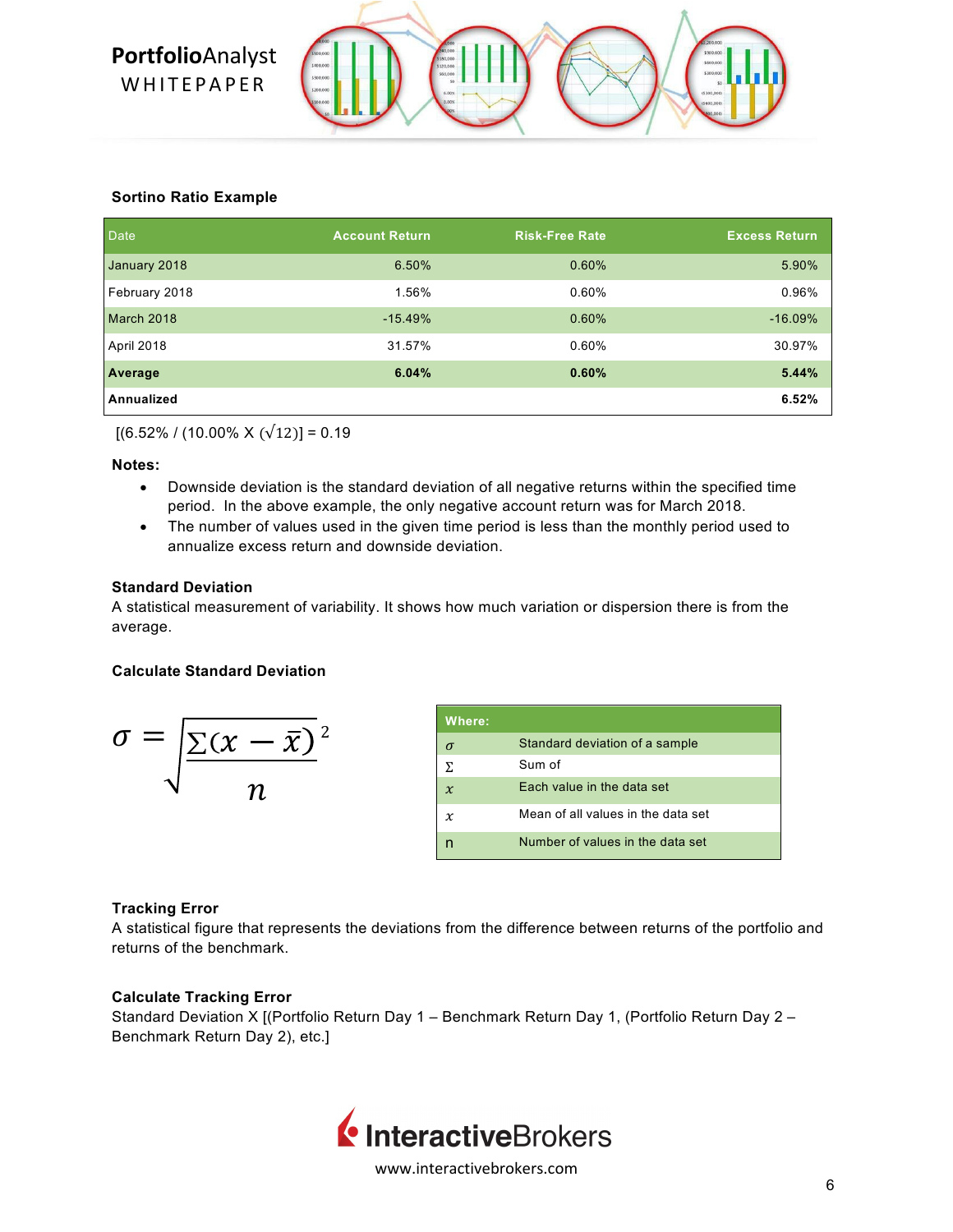

### **Turnover**

Percentage of holdings that have been replaced in a given year.

# **Calculate Turnover**

The total value of new securities purchased, or the value of new securities sold (whichever is less) / monthly average of the market value of the portfolio securities during the report period.

# **Turnover Example**

| Date             | <b>Portfolio Return</b> | <b>Benchmark Return</b> |
|------------------|-------------------------|-------------------------|
| <b>June 2021</b> | \$1,540.43              | \$150                   |
| <b>July 2021</b> | \$2,100.19              | $-$200$                 |
| August 2021      | \$1,903.97              | \$100                   |
| Average          | \$1,848.20              |                         |

Value of Securities Purchases = \$200 Turnover = 200 / 1,848.20 Turnover = 10.82%

# **VAMI (Value-Added Monthly Index)**

A statistical figure that tracks the daily, monthly, or quarterly performance of a hypothetical \$1000 investment.

# **Calculate VAMI**

1000 X [(1 + Return)] OR Previous VAMI X [(1 + Current Return)]

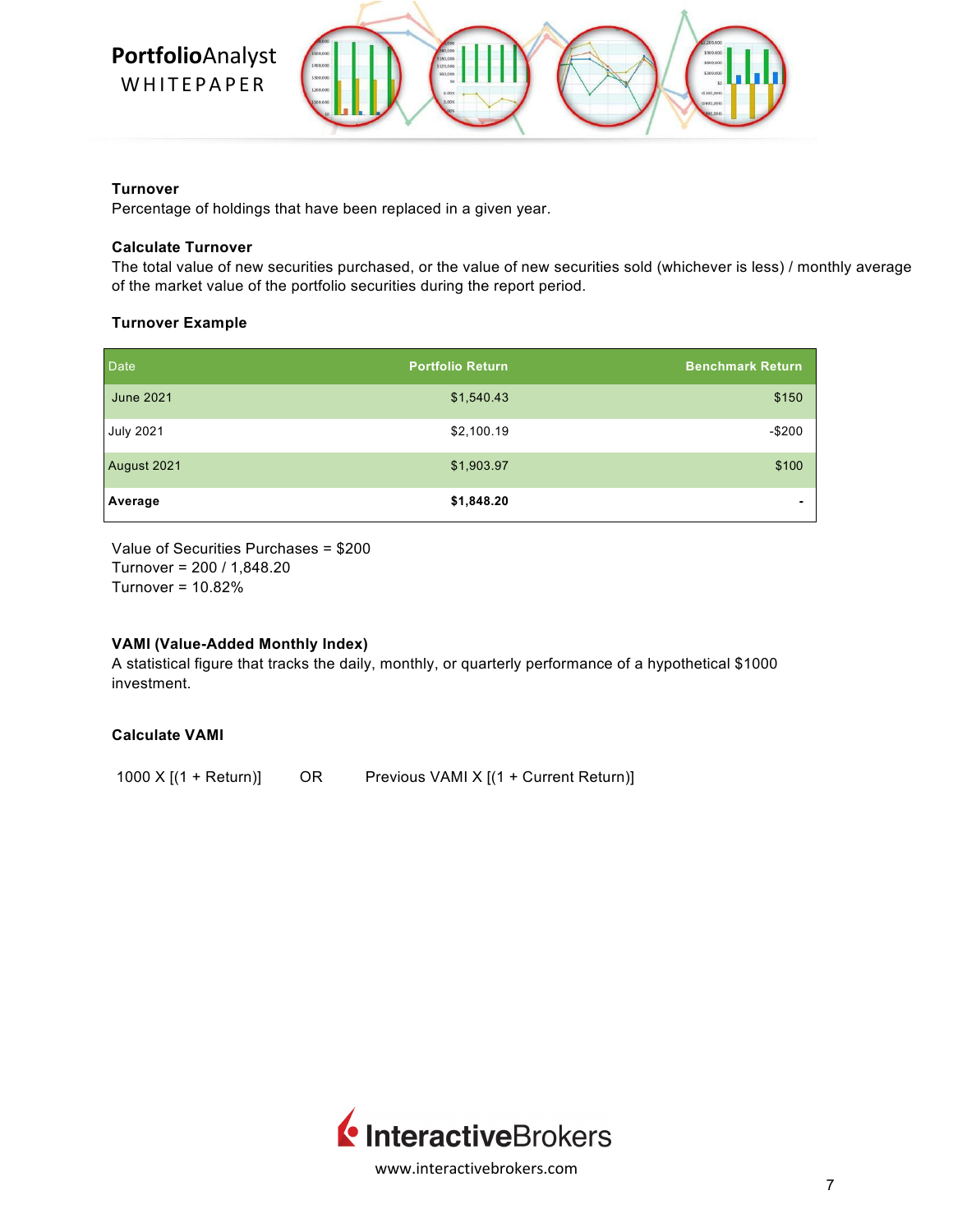

# **Exposure**

Exposure is key when considering long and short strategies to evaluate risk and leverage.

# **Long and Short Exposure**

Long/short exposure only includes positions held and long/short parsed exposure includes components of funds held in the portfolio.

| <b>Type</b> | <b>Exposure</b>        |                                | $\frac{9}{6}$                                                                          |
|-------------|------------------------|--------------------------------|----------------------------------------------------------------------------------------|
| Long        | Exposure               | <b>Total Long Value</b>        | Total Long Value / (Total Long Value + Total Short Value)                              |
| Long        | <b>Parsed Exposure</b> | <b>Total Parsed Long Value</b> | Total Parsed Long Value / (Total Parsed Long<br>Value + Total Parsed Short Value)      |
| Short       | Exposure               | Abs(Total Short Value)         | Abs(Total Short Value / (Total Long Value + Total Short Value))                        |
| Short       | <b>Parsed Exposure</b> | Abs(Total Parsed Short Value)  | Abs(Total Parsed Short Value / (Total Parsed Long<br>Value + Total Parsed Short Value) |

# **Gross and Net Exposure**

Gross/net exposure only includes positions held and gross/net parsed exposure includes components of funds held in the portfolio. Key points to keep in mind: The lower the net exposure the lower the risk. If 100% long and 100% short, net exposure is 0%. If net exposure is negative, short exceeds longs positions and portfolio is net short.

| <b>Exposure</b>              |                                                              | %                                                         |
|------------------------------|--------------------------------------------------------------|-----------------------------------------------------------|
| <b>Gross Exposure</b>        | Total Long Value + Abs(Total Short Value)                    | Long Exposure % + Total Short Exposure %                  |
| <b>Parsed Gross Exposure</b> | Total Parsed Long Value +<br>Abs(Total Parsed Short Value)   | Parsed Long Exposure % +<br>Total Parsed Short Exposure % |
| Net Exposure                 | Total Long Value + Total Short Value                         | Long Exposure % - Total Short Exposure %                  |
| Parsed Net Exposure          | Total Parsed Long Value +<br><b>Total Parsed Short Value</b> | Parsed Long Exposure % -<br>Parsed Short Exposure %       |